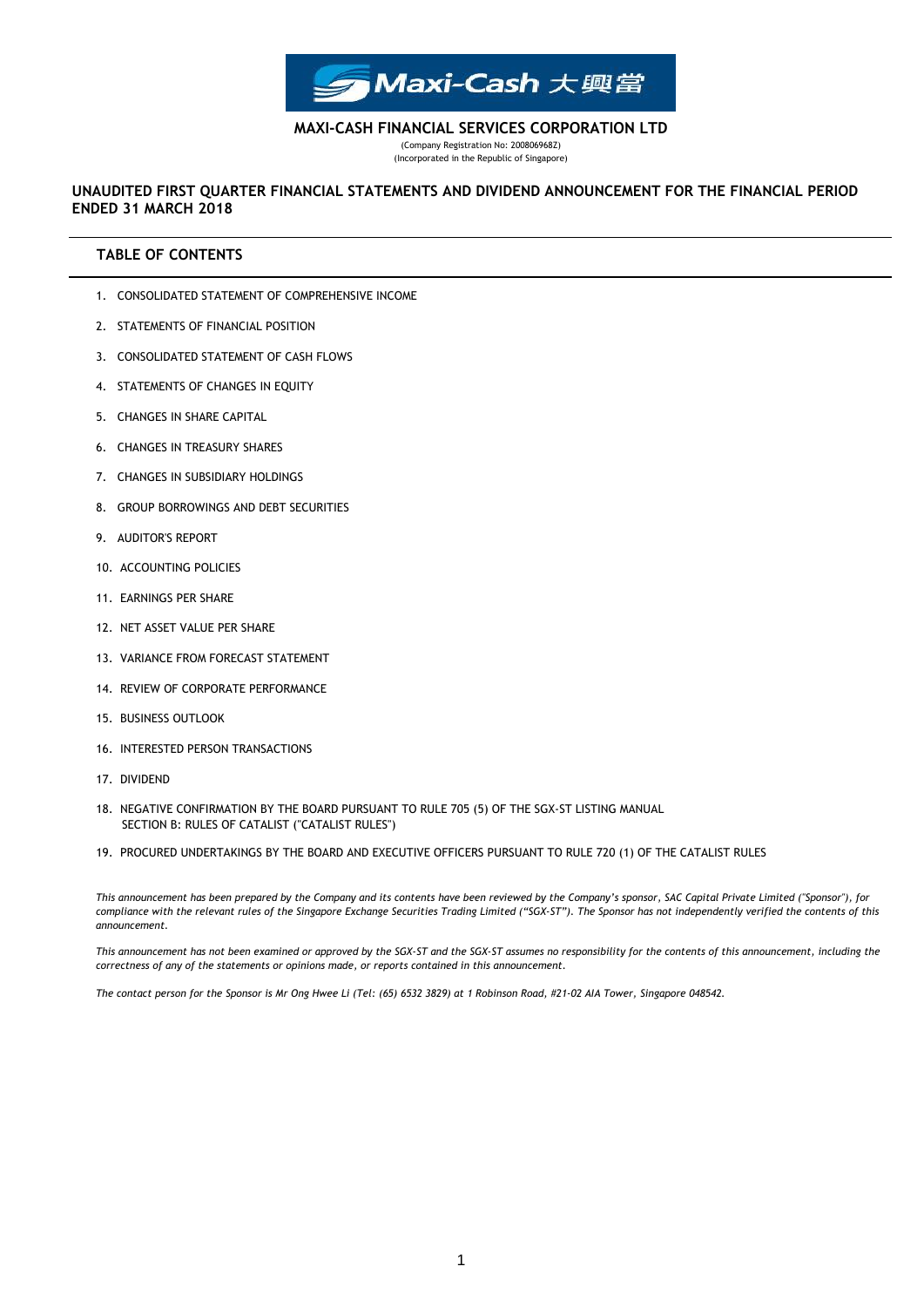

### **1. CONSOLIDATED STATEMENT OF COMPREHENSIVE INCOME**

#### **Consolidated Statement of Comprehensive Income For The Financial Period Ended 31 March 2018 ("1Q 2018")**

|                                                                                              | Group        |                |               |
|----------------------------------------------------------------------------------------------|--------------|----------------|---------------|
|                                                                                              | 10 2018      | <b>1Q 2017</b> | <b>Change</b> |
|                                                                                              | \$'000       | \$'000         | %             |
|                                                                                              |              |                |               |
| Revenue                                                                                      | 52,830       | 44,142         | 20%           |
| Material costs                                                                               | (35, 596)    | (30, 720)      | 16%           |
| Employee benefits                                                                            | (4,804)      | (3,861)        | 24%           |
| Depreciation and amortisation                                                                | (486)        | (357)          | 36%           |
| Finance costs                                                                                | (2, 504)     | (1, 155)       | 117%          |
| Other operating expenses                                                                     | (7, 720)     | (4,788)        | 61%           |
| Interest income                                                                              | 680          |                | n.m.          |
| Rental income                                                                                | 88           | 59             | 49%           |
| Other income                                                                                 | 235          | 159            | 48%           |
| Share of results of joint venture                                                            | (137)        |                | n.m           |
| Profit before tax                                                                            | 2,586        | 3,479          | $-26%$        |
| Taxation                                                                                     | (753)        | (501)          | 50%           |
| Profit for the period                                                                        | 1,833        | 2,978          | $-38%$        |
|                                                                                              |              |                |               |
| Other comprehensive income                                                                   |              |                |               |
| Net fair value change of available-for-sale financial assets<br>Foreign currency translation | (850)        | ۰              | n.m.          |
| Other comprehensive income for the period, net of tax                                        | (1)<br>(851) | ٠<br>÷         | n.m.          |
|                                                                                              |              |                | n.m.          |
| Total comprehensive income for the period                                                    | 982          | 2,978          | $-67%$        |
| Profit attributable to:                                                                      |              |                |               |
| Owners of the Company                                                                        | 1,805        | 2,957          | $-39%$        |
| Non-controlling interests                                                                    | 28           | 21             | 33%           |
|                                                                                              | 1,833        | 2,978          | $-38%$        |
| Total comprehensive income attributable to:                                                  |              |                |               |
| Owners of the Company                                                                        | 954          | 2,957          | $-68%$        |
| Non-controlling interests                                                                    | 28           | 21             | 33%           |
|                                                                                              | 982          | 2,978          | $-67%$        |
| Earnings per ordinary share (cents)                                                          |              |                |               |
| -Basic                                                                                       | 0.18         | 0.41           | $-56%$        |
| -Diluted                                                                                     | 0.18         | 0.41           | $-56%$        |
|                                                                                              |              |                |               |

#### *Other information :-*

|                                                                                                                 | <b>Group</b>     |                  |                                |  |
|-----------------------------------------------------------------------------------------------------------------|------------------|------------------|--------------------------------|--|
|                                                                                                                 | 10 2018<br>S'000 | 10 2017<br>S'000 | <b>Change</b><br>$\frac{9}{6}$ |  |
| Amortisation of prepaid rent                                                                                    |                  | 13               | n.m.                           |  |
| Depreciation of plant and equipment                                                                             | 486              | 344              | 41%                            |  |
| Financial losses on items not fully covered by insurance                                                        | 5                |                  | $-29%$                         |  |
| Foreign currency exchange loss/(gain), net                                                                      | 2,247            | (32)             | n.m.                           |  |
| Loss on disposal of plant and equipment, net                                                                    |                  | 23               | -95%                           |  |
| the contract of the second contract of the second second and the second second and the second second second and |                  |                  |                                |  |

**n.m. - Not meaningful**

**NOTES:**

1a - Depreciation of fixed assets in pawnshops and retail outlets is computed on a straight-line basis over 3 to 5 years.

1b - The Group recognises all inventory, including trade-in stock and sales return stock, at the lower of cost and net realisable value.

1c - The increase in material costs in 1Q 2018 was generally in line with the increase in revenue from the retail and trading of jewellery and branded merchandise business.

1d - Higher employee benefits expenses for 1Q 2018 as compared to 1Q 2017 was mainly due to the increase in number of employees and basic salaries with more shops in operation.

1e - Higher depreciation and amortisation charges in 1Q 2018 was mainly due to the increase in depreciation of plant and equipment.

1f - Increase in finance costs for 1Q 2018 were mainly due to higher loan and interest accrued for multicurrency medium term notes issued in financial year 2017.

1g - Higher other operating expenses in 1Q 2018 was mainly due to higher rental and exhibition expenses, foreign currency exchange loss (mainly unrealised), other professional fee for secured loans and amortisation of multicurrency medium term notes programme establishment and issuance

1h - Interest income for 1Q 2018 was mainly from investment securities.

1i - Higher rental income for 1Q 2018 was mainly due to new leases.

1j - Increase in other income for 1Q 2018 was mainly due to government grants received such as the Wage Credit Scheme.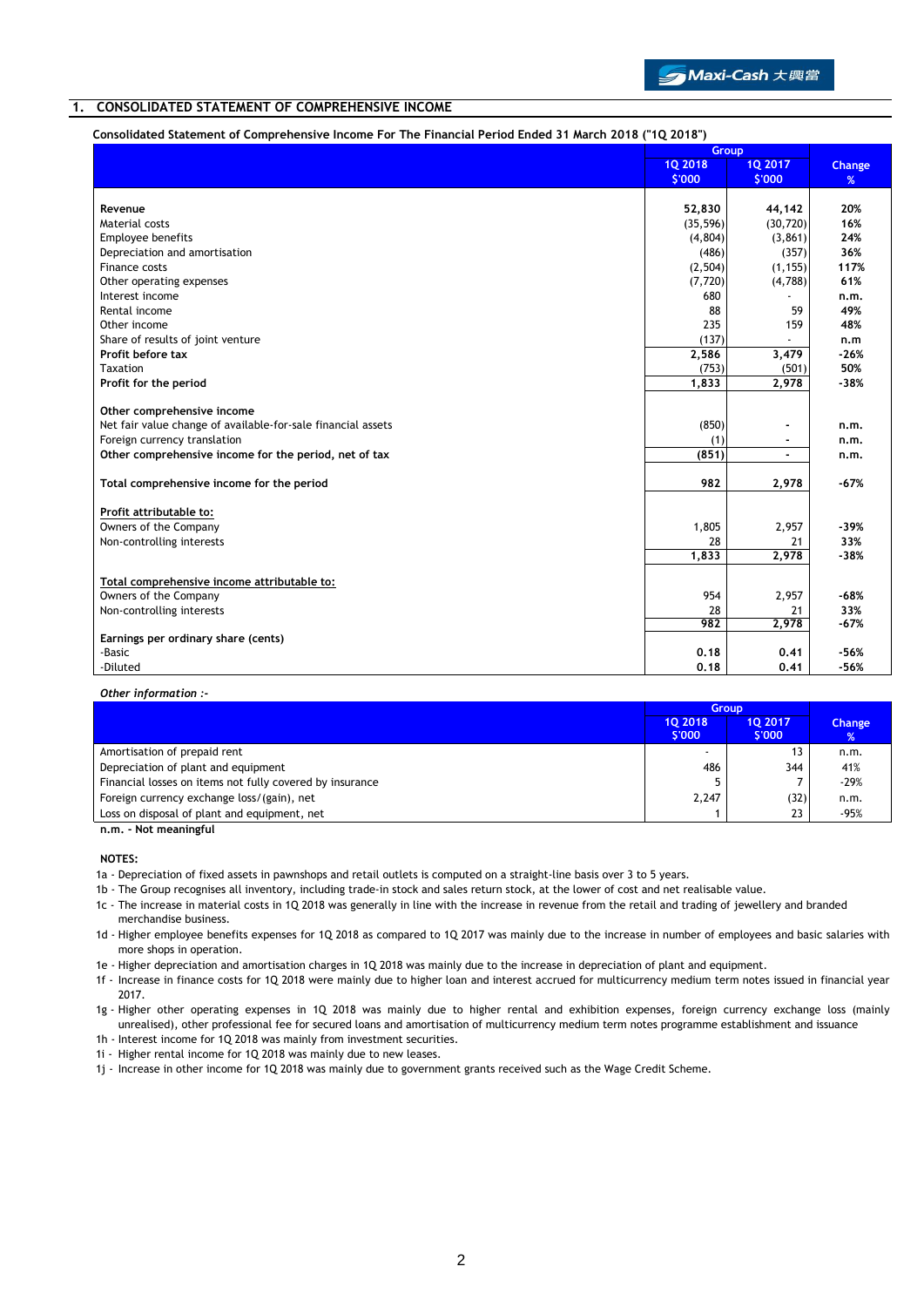## **2. STATEMENTS OF FINANCIAL POSITION**

|                                              |           | Group     |                | <b>Company</b> |
|----------------------------------------------|-----------|-----------|----------------|----------------|
|                                              | 31-Mar-18 | 31-Dec-17 | 31-Mar-18      | 31-Dec-17      |
|                                              | \$'000    | \$'000    | \$'000         | \$'000         |
|                                              |           |           |                |                |
| <b>NON-CURRENT ASSETS</b>                    |           |           |                |                |
| Property, plant and equipment                | 22,830    | 16,191    | 184            | 178            |
| Trade and other receivables                  | 45,305    | 45,891    |                | 16             |
| Investment in subsidiaries                   |           |           | 46,100         | 46,100         |
| Investment in joint venture                  | 144       | 282       | 500            | 500            |
| Deferred tax assets                          | 438       | 295       | 127            | 110            |
|                                              | 68,717    | 62,659    | 46,911         | 46,904         |
| <b>CURRENT ASSETS</b>                        |           |           |                |                |
| Inventories                                  | 53,254    | 51,807    | $\overline{a}$ |                |
| Trade and other receivables                  | 268,021   | 273,361   | 28             | 12             |
| Prepaid rent                                 |           |           |                |                |
| Prepayments                                  | 1,584     | 2,325     | 620            | 699            |
| Due from subsidiaries (non-trade)            |           |           | 156,647        | 142,568        |
| Due from a related company (trade)           | 46        |           |                |                |
| Due from joint venture (non-trade)           | 2,865     | 2,590     | 2,865          | 2,590          |
| Investment securities                        | 58,240    | 36,105    |                |                |
| Cash and bank balances                       | 26,304    | 17,694    | 1,150          | 740            |
|                                              | 410,314   | 383,882   | 161,310        | 146,609        |
| <b>TOTAL ASSETS</b>                          | 479,031   | 446,541   | 208,221        | 193,513        |
| <b>CURRENT LIABILITIES</b>                   |           |           |                |                |
| Trade and other payables                     | 7,745     | 6,769     | 4,114          | 2,997          |
| Due to related companies (non-trade)         |           | 42        |                | 42             |
| Provision for taxation                       | 2,457     | 1,843     |                |                |
| Interest-bearing loans                       | 241,017   | 230,375   |                |                |
|                                              | 251,219   | 239,029   | 4,114          | 3.039          |
| Net current assets                           | 159,095   | 144,853   | 157,196        | 143,570        |
|                                              |           |           |                |                |
| <b>NON-CURRENT LIABILITIES</b>               |           |           |                |                |
| Other payables                               | 406       | 239       | 59             | 74             |
| Interest-bearing loans                       | 12,998    | 7,624     |                |                |
| Term notes                                   | 70,000    | 70,000    | 70,000         | 70,000         |
| Deferred tax liabilities                     | 281       | 307       |                |                |
|                                              | 83,685    | 78,170    | 70,059         | 70,074         |
| <b>TOTAL LIABILITIES</b>                     | 334,904   | 317,199   | 74,173         | 73,113         |
| <b>Net assets</b>                            | 144,127   | 129,342   | 134,048        | 120,400        |
|                                              |           |           |                |                |
| EQUITY ATTRIBUTABLE TO OWNERS OF THE COMPANY |           |           |                |                |
| Share capital                                | 132,169   | 118,367   | 132,169        | 118,367        |
| Treasury shares                              | (165)     | (165)     | (165)          | (165)          |
| Other reserves                               | (545)     | 305       | ÷              |                |
| Revenue reserves                             | 11,723    | 9,918     | 2,044          | 2,198          |
|                                              | 143,182   | 128,425   | 134,048        | 120,400        |
| Non-controlling interests                    | 945       | 917       |                |                |
| <b>Total equity</b>                          | 144,127   | 129,342   | 134,048        | 120,400        |
|                                              |           |           |                |                |
| Net asset value per ordinary share (cents)   | 14.35     | 14.10     | 13.44          | 13.22          |
|                                              |           |           |                |                |

#### **2a. - Review of Financial Position**

The equity attributable to owners of the Company was \$143.2 million as at 31 March 2018 as compared to \$128.4 million as at 31 December 2017. The increase was mainly attributable to the increase in share capital and reserves. The increase in share capital was due to issuance of 87,125,632 new ordinary shares pursuant to the Rights Issue in January 2018. The increase in revenue reserves was mainly due to profit for the period.

The Group's total assets of \$479.0 million as at 31 March 2018 was \$32.5 million higher than that as at 31 December 2017 mainly due to the increase in investment securities, cash and bank balances, property, plant and equipment, inventories, amount due from joint venture (non-trade), partially offset by the decrease in trade and other receivables and prepayments. The increase in property, plant and equipment was mainly due to the acquisition of leasehold property. The investment securities were pertaining to the bonds acquired by the Group. The decrease in current trade and other receivables was mainly due to the scheduled repayment received from secured loan.

The Group's total liabilities of \$334.9 million as at 31 March 2018 was \$17.7 million higher than that as at 31 December 2017. This was mainly due to the increase in interest-bearing loans and trade and other payables which was partially offset by the decrease in amount due to related companies (non-trade).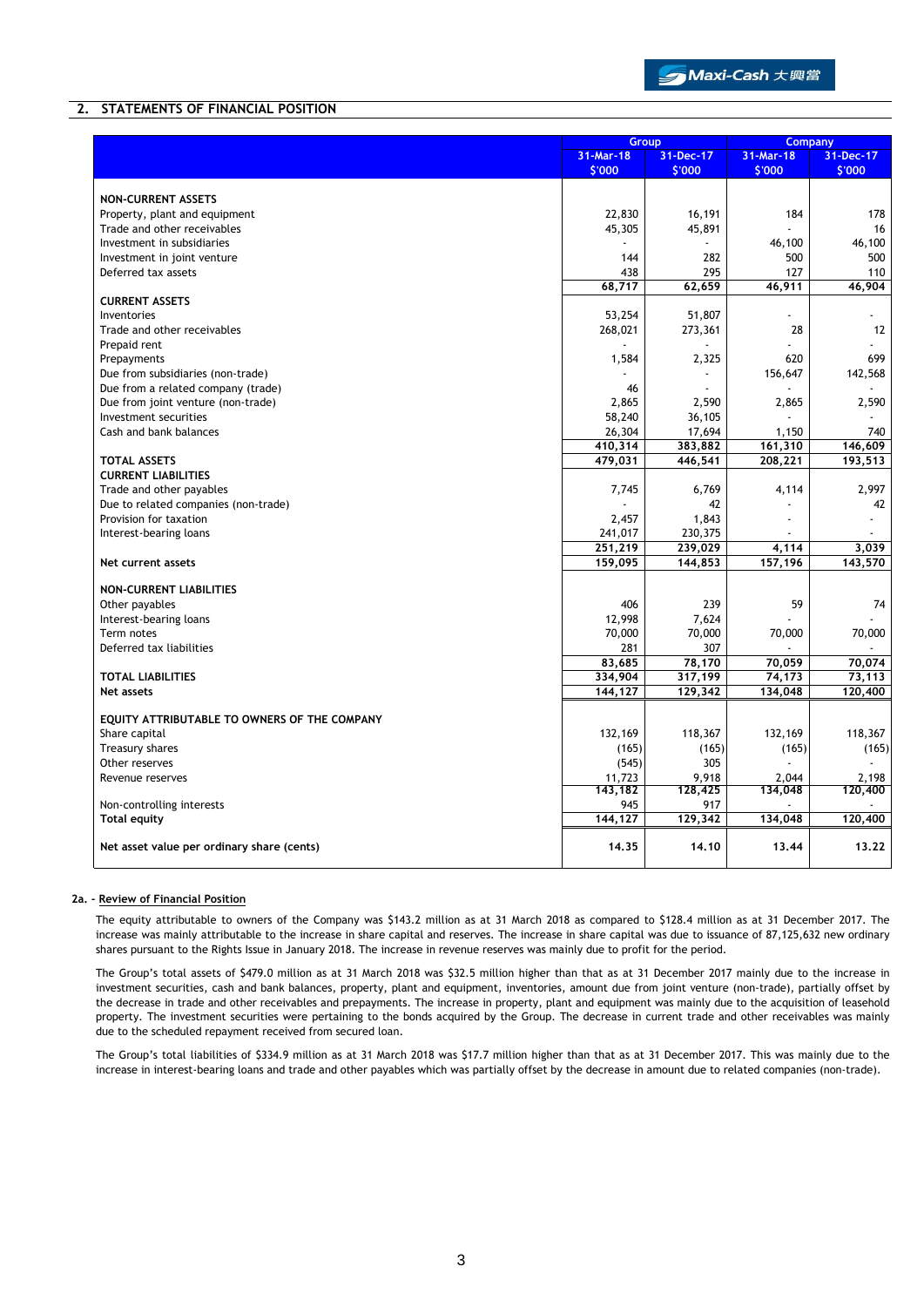

# **3. CONSOLIDATED STATEMENT OF CASH FLOWS**

|                                                                                                               | Group                    |                          |
|---------------------------------------------------------------------------------------------------------------|--------------------------|--------------------------|
|                                                                                                               | <b>1Q 2018</b><br>\$'000 | <b>1Q 2017</b><br>\$'000 |
| <b>OPERATING ACTIVITIES</b>                                                                                   |                          |                          |
| Profit before tax                                                                                             | 2,586                    | 3,479                    |
| Adjustments for:                                                                                              |                          |                          |
| Depreciation of property, plant and equipment                                                                 | 486                      | 344                      |
| Write-down of inventories                                                                                     |                          | 1                        |
| Interest expense                                                                                              | 2,446                    | 1,155                    |
| Interest income from investment securities                                                                    | (680)                    |                          |
| Amortisation of prepaid commitment fee                                                                        | 71<br>(13)               |                          |
| Amortisation of premium on term notes                                                                         | 5                        | $\overline{7}$           |
| Financial losses on items not fully covered by insurance<br>Loss on disposal of property, plant and equipment | $\mathbf{1}$             | 23                       |
| Gain on disposal of investment securities                                                                     | (5)                      |                          |
| Amortisation of prepaid rent                                                                                  |                          | 13                       |
| Unrealised foreign exchange differences                                                                       | 2,073                    |                          |
| Share of results of joint venture                                                                             | 137                      |                          |
| Operating profit before changes in working capital                                                            | 7,107                    | 5,022                    |
| (Increase)/decrease in:                                                                                       |                          |                          |
| Inventories                                                                                                   | (1, 447)                 | (1,096)                  |
| Trade and other receivables                                                                                   | 3,845                    | (3, 171)                 |
| Prepayments                                                                                                   | 671                      | (1,718)                  |
| Due from a related company (trade)                                                                            | (46)                     | 97                       |
| Increase in:                                                                                                  |                          |                          |
| Trade and other payables                                                                                      | 1,171                    | 22                       |
| Cash flows generated from/(used in) operations                                                                | 11,301                   | (844)                    |
| Interest paid                                                                                                 | (2, 446)                 | (1, 155)                 |
| Interest received                                                                                             | 11                       |                          |
| Income taxes paid                                                                                             | (133)                    | (38)                     |
| Net cash flows generated from/(used in) operating activities                                                  | 8,733                    | (2,037)                  |
| <b>INVESTING ACTIVITIES</b>                                                                                   |                          |                          |
| Purchase of property, plant and equipment                                                                     | (7, 126)                 | (689)                    |
| Interest received                                                                                             | 669                      |                          |
| Purchase of investment securities                                                                             | (32, 162)                |                          |
| Due from a joint venture (non-trade)                                                                          | (275)                    |                          |
| Proceeds from disposal of investment securities                                                               | 8,995                    |                          |
| Net cash flows used in investing activities                                                                   | (29, 899)                | (689)                    |
| <b>FINANCING ACTIVITIES</b>                                                                                   |                          |                          |
| Proceeds from short-term bank borrowings, net                                                                 | 10,401                   | 24,613                   |
| Proceeds from term loans                                                                                      | 5,678                    |                          |
| Repayment of term loans                                                                                       | (63)                     |                          |
| Repayment of advances from immediate holding company (non-trade), net                                         |                          | (11)                     |
| Repayment of advances from related company (non-trade), net                                                   | (42)                     | (22, 850)                |
| Proceeds from rights issue, net                                                                               | 13,802                   |                          |
| Net cash flows generated from financing activities                                                            | 29,776                   | 1,752                    |
| Net increase/(decrease) in cash and cash equivalents                                                          | 8,610                    | (974)                    |
| Cash and cash equivalents at the beginning of the financial period                                            | 17,694                   | 10,542                   |
| Cash and cash equivalents at the end of the financial period                                                  | 26,304                   | 9,568                    |

#### Cash and cash equivalents

Cash and cash equivalents included in the consolidated cash flow statements comprise the following amounts:-

|                           | 10 2018<br>S'000 | <b>1Q 2017</b><br>\$'000 |
|---------------------------|------------------|--------------------------|
| Cash at banks and on hand | 26,304           | 9.568                    |
| Cash and cash equivalents | 26,304           | 9,568                    |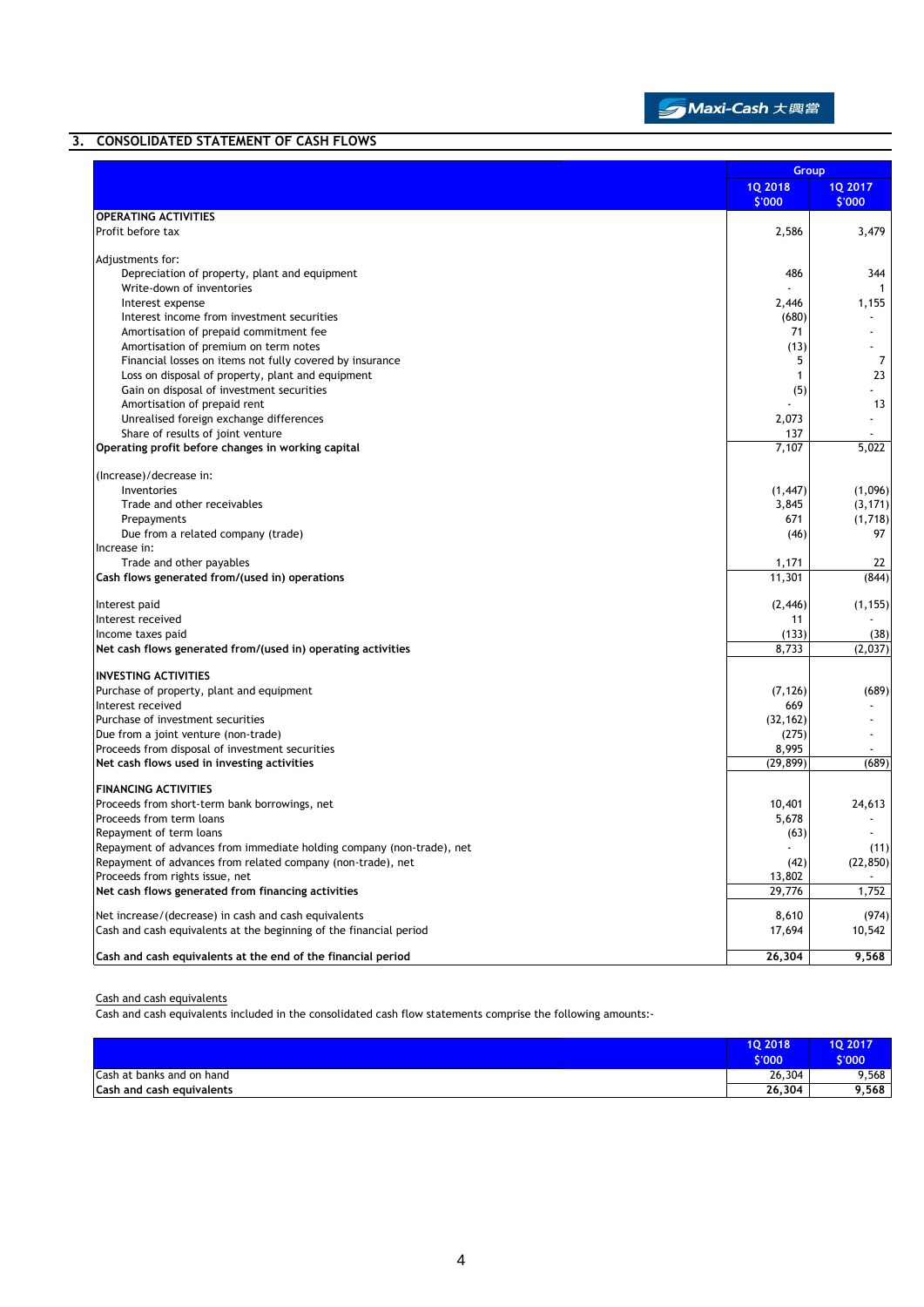### **3. CONSOLIDATED STATEMENT OF CASH FLOWS (CONTINUED)**

#### **3a. - Cashflow Analysis**

## **1Q 2018**

Net cash generated from operating activities for 1Q 2018 was \$8.7 million compared to \$2.0 million net cash used in operating activities for 1Q 2017. This was due to the decrease in trade and other receivables, prepayments, increase in trade and other payables and partially offset by the decrease in profit before tax for the financial period, increase in inventories and amount due from a related company (trade).

Net cash used in investing activities was \$29.9 million in 1Q 2018 as compared to \$0.7 million in 1Q 2017. The higher net cash used in investing activities in 1Q 2018 was mainly for purchase of investment securities, leasehold property, plant and equipment, partially offset by the proceeds from disposal of investment securities and interest received.

Net cash generated from financing activities was \$29.8 million in 1Q 2018 as compared to \$1.8 million in 1Q 2017. The higher net cash generated from financing activities was mainly from the proceeds of rights issue, term loan (net) and short-term bank borrowings (net), partially offset by repayment of advances from a related company (non-trade).

As a result of the above, cash and cash equivalents was \$26.3 million as at 31 March 2018.

#### **4. STATEMENTS OF CHANGES IN EQUITY**

|                                                                          | <b>Attributable to owners of the Company</b> |                                  |                                    | Non-                                        |                                           |                        |
|--------------------------------------------------------------------------|----------------------------------------------|----------------------------------|------------------------------------|---------------------------------------------|-------------------------------------------|------------------------|
|                                                                          | <b>Share</b><br>capital<br>\$'000            | <b>Treasury shares</b><br>\$'000 | <b>Other</b><br>reserves<br>\$'000 | <b>Revenue</b><br><b>reserves</b><br>\$'000 | controlling<br><b>interests</b><br>\$'000 | <b>Total</b><br>\$'000 |
| Group                                                                    |                                              |                                  |                                    |                                             |                                           |                        |
| Balance as at 1 January 2018                                             | 118,367                                      | (165)                            | 305                                | 9,918                                       | 917                                       | 129,342                |
| Total comprehensive income for the period                                |                                              |                                  |                                    | 1,805                                       | 28                                        | 1,833                  |
| Ordinary shares issued under rights issue                                | 13,940                                       |                                  |                                    |                                             |                                           | 13,940                 |
| Net fair value change of available-for-sale financial assets             |                                              |                                  | (850)                              |                                             |                                           | (850)                  |
| Share issuance expenses                                                  | (138)                                        |                                  |                                    |                                             |                                           | (138)                  |
| Balance as at 31 March 2018                                              | 132,169                                      | (165)                            | (545)                              | 11,723                                      | 945                                       | 144,127                |
| Balance as at 1 January 2017                                             | 87,439                                       |                                  |                                    | 8,373                                       | 810                                       | 96,622                 |
| Total comprehensive income for the period                                |                                              |                                  |                                    | 2,957                                       | 21                                        | 2,978                  |
| Balance as at 31 March 2017                                              | 87,439                                       | $\blacksquare$                   | $\blacksquare$                     | 11,330                                      | 831                                       | 99,600                 |
| Company                                                                  |                                              |                                  |                                    |                                             |                                           |                        |
| Balance as at 1 January 2018                                             | 118,202                                      | (165)                            |                                    | 2,198                                       |                                           | 120,235                |
| Total comprehensive income for the period                                |                                              |                                  |                                    | (154)                                       |                                           | (154)                  |
| Ordinary shares issued under rights issue                                | 13,940                                       |                                  |                                    |                                             |                                           | 13,940                 |
| Share issuance expenses                                                  | (138)                                        |                                  |                                    |                                             |                                           | (138)                  |
| Balance as at 31 March 2018                                              | 132,004                                      | (165)                            | ٠                                  | 2,044                                       | ٠                                         | 133,883                |
|                                                                          |                                              |                                  |                                    |                                             |                                           |                        |
| Balance as at 1 January 2017                                             | 87,439                                       |                                  |                                    | 923                                         |                                           | 88,362                 |
| Total comprehensive income for the period<br>Balance as at 31 March 2017 | 87,439                                       | $\blacksquare$                   | ۰                                  | (52)<br>871                                 |                                           | (52)<br>88,310         |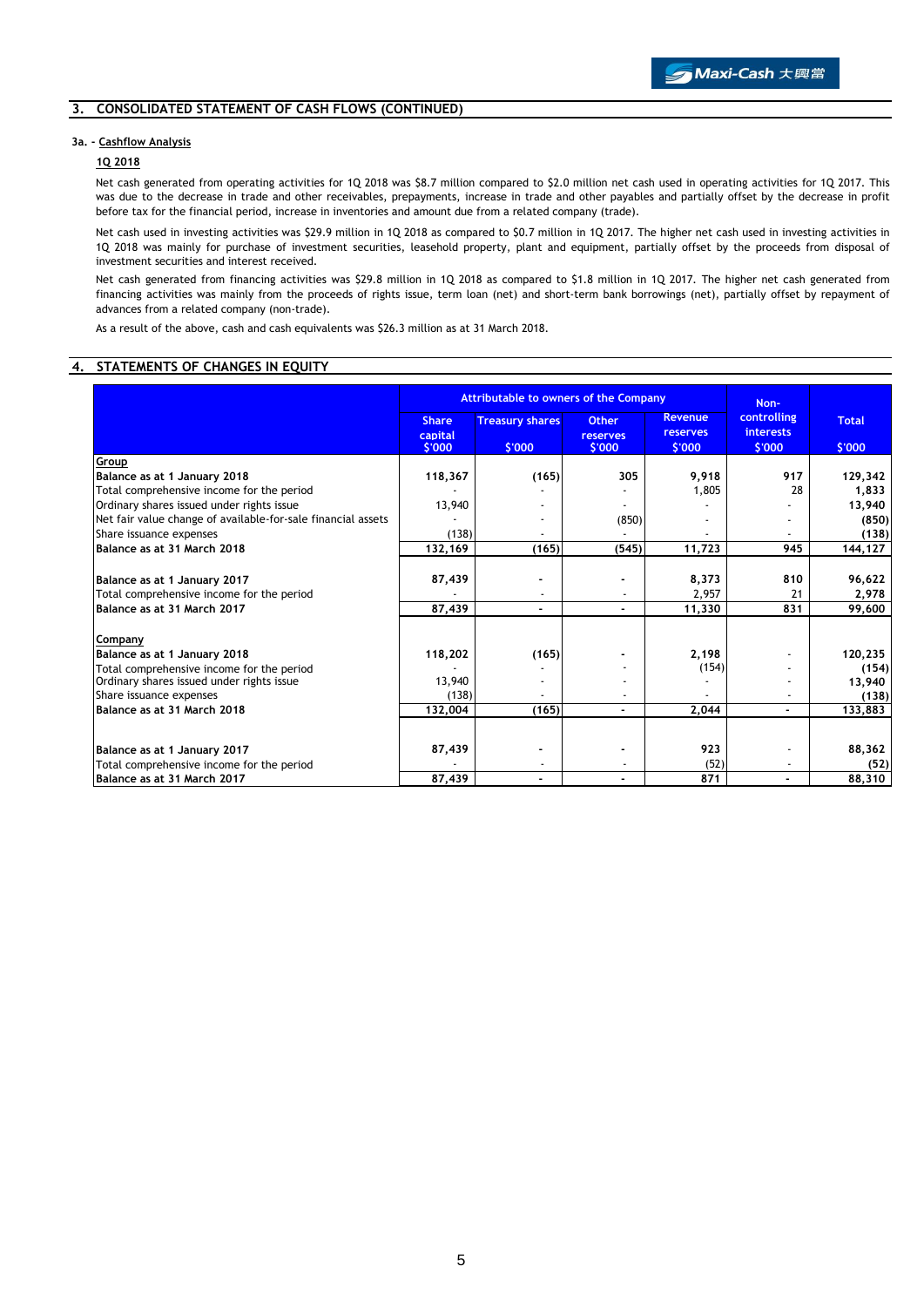# ● Maxi-Cash 大興當

### **5. CHANGES IN SHARE CAPITAL**

|                                                    | No. of ordinary shares<br>(excluding treasury shares) | <b>Issued and fully paid-up share</b><br>capital |
|----------------------------------------------------|-------------------------------------------------------|--------------------------------------------------|
|                                                    | '000'                                                 | \$'000                                           |
| Balance as at 31 December 2017                     | 910,576                                               | 118,202                                          |
| Ordinary shares issued under rights issue (Note 1) | 87.126                                                | 13,802                                           |
| Balance as at 31 March 2018                        | 997,702                                               | 132,004                                          |

Note 1 - On 12 January 2018, the Company issued 87,125,632 new shares at an issue price of \$0.160 for each rights share, on the basis of one (1) rights share for every ten (10) existing ordinary shares in the capital of the Company.

The Company has no outstanding convertibles or subsidiary holdings as at 31 March 2018 and 31 March 2017.

### **6. CHANGES IN TREASURY SHARES**

|                                                             | 2018<br>(000) | As at 31 March As at 31 March<br>2017<br>(000) |
|-------------------------------------------------------------|---------------|------------------------------------------------|
| Total number of treasury shares                             | 1,000         |                                                |
| Total number of ordinary shares (excluding treasury shares) | 997.702       | 727,530                                        |
| % of treasury shares over total number of ordinary shares   | 0.10%         |                                                |

There were no sales, transfers, cancellation and /or use of treasury shares during and as at the end of the current financial period reported on.

#### **7. CHANGES IN SUBSIDIARY HOLDINGS**

Not applicable. The Company does not have any subsidiary holdings.

### **8. GROUP BORROWINGS AND DEBT SECURITIES**

| Amount repayable in one year or less, or on demand |                            |                   |                            |  |
|----------------------------------------------------|----------------------------|-------------------|----------------------------|--|
|                                                    | As at 31-Mar-18            |                   | As at 31-Dec-17            |  |
| <b>Secured</b><br>5'000                            | <b>Unsecured</b><br>\$'000 | Secured<br>\$'000 | <b>Unsecured</b><br>\$'000 |  |
| 241,017                                            | -                          | 230,375           |                            |  |

**Amount repayable after one year**

| As at 31-Mar-18 |                  | As at 31-Dec-17 |                  |
|-----------------|------------------|-----------------|------------------|
| Secured         | <b>Unsecured</b> | <b>Secured</b>  | <b>Unsecured</b> |
| 1000            | '000             | 6'000           | \$'000           |
| 12.998          | 70,000           | 7.624           | 70.000           |

**Details of collateral**

The Group's borrowings and debt securities are secured as follows:-

- i) corporate guarantees by the Company and/or Aspial Corporation Limited (controlling shareholder of the Company); and
- ii) fixed and floating charges on all assets of certain subsidiaries.

### **9. AUDITOR'S REPORT**

The figures have not been audited or reviewed by the auditors.

#### **10. ACCOUNTING POLICIES**

The Group has applied the same accounting policies and methods of computation in the financial statements for the financial period ended 31 March 2018 as those of the audited financial statements for the financial year ended 31 December 2017, as well as adopted Singapore Financial Reporting Framework (International) (''SFRS(I)''), a new financial reporting framework equivalent to the International Financial Reporting Standards, and all applicable new and revised Financial Reporting Standards ("FRSs") which became effective for financial years beginning on or after 1 January 2018. The adoption of SFRS(I) and these new and revised FRSs have no material effect on the financial statements.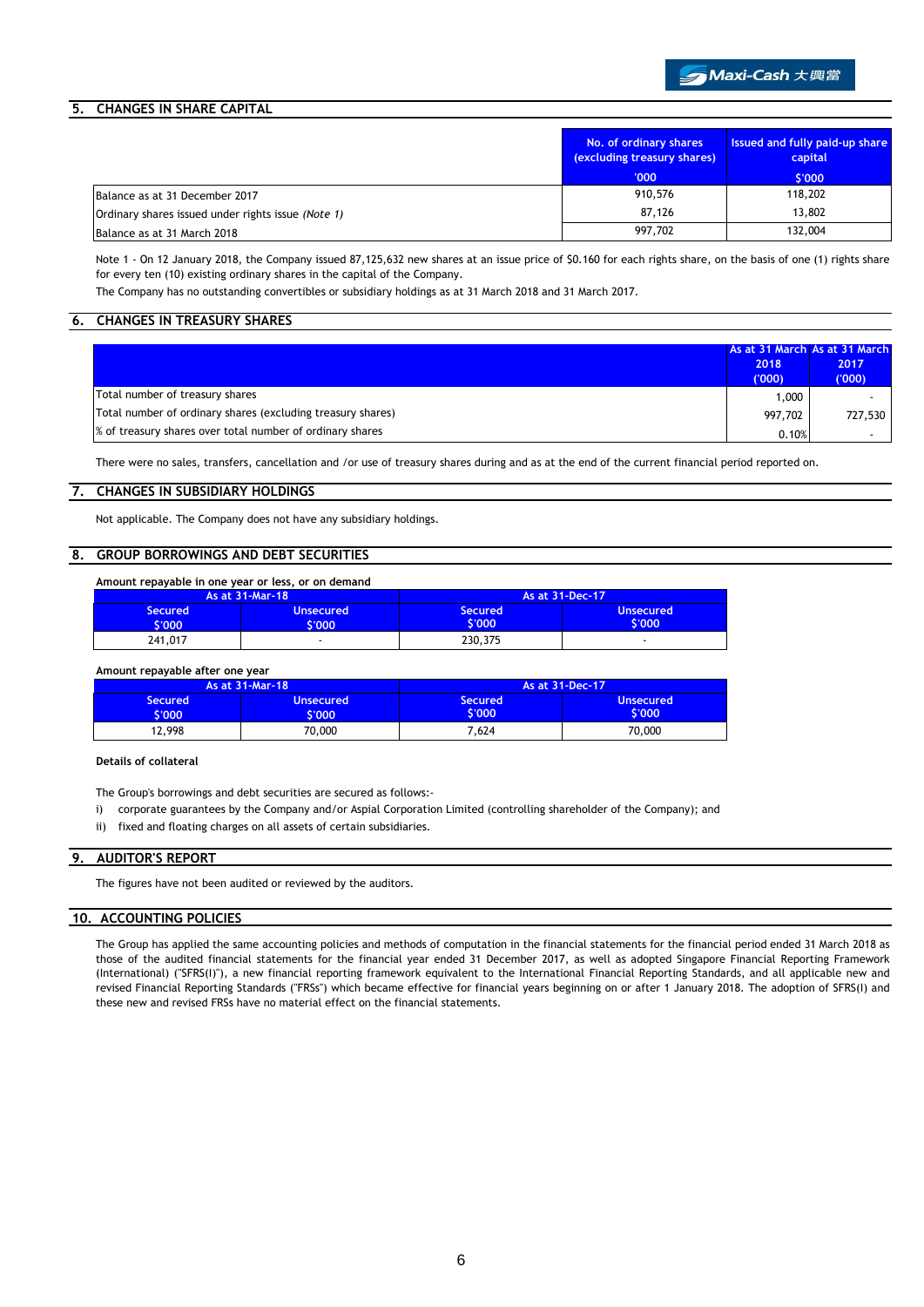### **11. EARNINGS PER SHARE**

|                                            | <b>Group</b> |         |  |
|--------------------------------------------|--------------|---------|--|
|                                            | 10 2018      | 10 2017 |  |
|                                            | cents        | cents   |  |
| i) Basic earnings per share                | 0.18         | 0.41    |  |
| ii) Diluted earnings per share             | 0.18         | 0.41    |  |
| - Weighted average number of shares ('000) | 987.053      | 727,530 |  |

#### **12. NET ASSET VALUE PER SHARE**

|                                            | <b>Group</b> |           | <b>Company</b> |           |
|--------------------------------------------|--------------|-----------|----------------|-----------|
|                                            | 31-Mar-18    | 31-Dec-17 | 31-Mar-18      | 31-Dec-17 |
| Net asset value per ordinary share (cents) | 14.35        | 14.10     | 13.44          | 13.22     |
| Number of ordinary shares in issue ('000)  | 997,702      | 910,576   | 997.702        | 910,576   |

#### **13. VARIANCE FROM FORECAST STATEMENT**

No forecast for the financial period ended 31 March 2018 was previously provided.

#### **14. REVIEW OF CORPORATE PERFORMANCE**

The Group's revenue rose 19.7% to \$52.8 million in 1Q 2018 and was \$8.7 million higher than 1Q 2017. The increase in revenue was primarily attributed to higher interest income from the pawnbroking business, higher sales from the retail and trading of jewellery and branded merchandise business and contribution from the secured lending business.

Revenue contribution from the pawnbroking business increased by about 8.1% in 1Q 2018 as compared to 1Q 2017. The increase was primarily attributed to the higher interest income from its growing pledge book. The retail and trading of jewellery and branded merchandise business reported a 17.5% increase in revenue in 1Q 2018 as compared to 1Q 2017. The secured lending business reported a revenue of \$1.7 million in 1Q 2018.

As compared to 1Q 2017, operating expenses in 1Q 2018 increased in most categories such as material costs, staff costs, rental, finance, foreign currency exchange loss and depreciation costs. The increase in material costs was generally in line with the increase in revenue from the retail and trading of jewellery and branded merchandise business. The increase in staff costs, rental, finance costs and depreciation costs was mainly due to the increase in the number of shops, the issuance of multicurrency medium notes and the secured lending business which commenced after 1Q 2017. The foreign currency exchange loss of \$2.3 million in 1Q 2018 was mainly unrealised from the secured lending business.

The higher revenue and gross profit were offset by the increase in operating expenses. As a result, the pre-tax profit of the Group decreased by \$0.9 million to \$2.6 million in 1Q 2018.

Excluding the foreign currency exchange loss (mainly unrealised) in 1Q 2018, the pre-tax profit in 1Q 2018 would have been **\$4.9 million**.

#### **15. BUSINESS OUTLOOK**

The Group will continue to invest in its pawnbroking, retailing and secured lending businesses. We will increase our store network, strengthen our leading brand awareness, increase our range of products and services and introduce improved digital services for the seamless delivery of products and services to our customers.